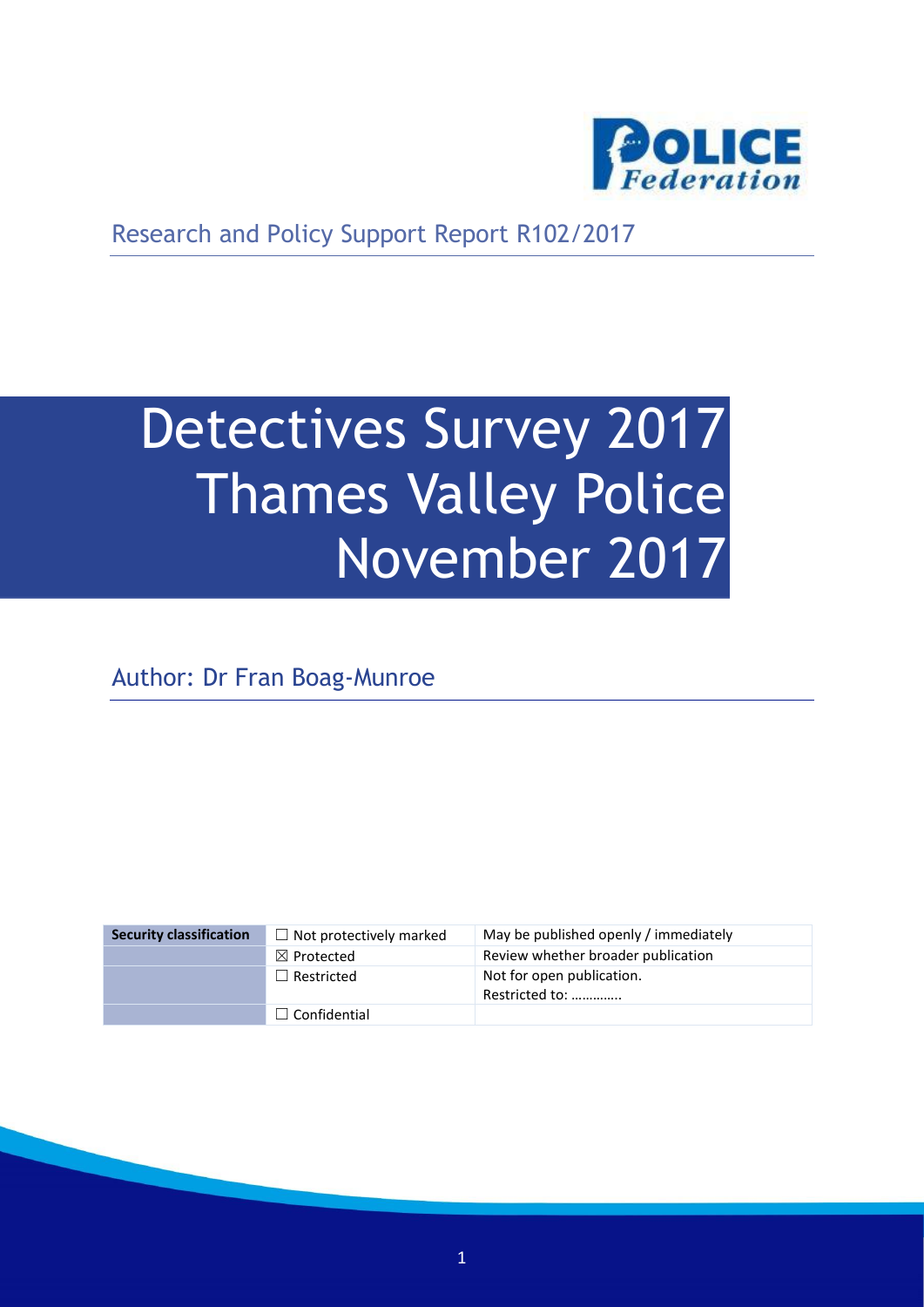#### **INTRODUCTION**

This report provides a summary of responses to the PFEW National Detectives Survey received from respondents in Thames Valley Police in 2017.

Some of the questions asked in this year's survey were the same as in the 2015 National Detectives Survey; this allowed us to monitor any changes since the last time the survey was conducted. Other questions were new to 2017, to be able to look in more detail at the context in which detectives are currently working.

Where appropriate, details of average responses for the police service as a whole are also presented, differences between the national and local responses have not been tested statistically and therefore any differences reported are for guidance only and must be treated with caution.

#### **RESPONSE RATE AND RESPONDENTS**

The National Detectives Survey 2017 opened on 1st September 2017 and closed on 24th September 2017. During this time, detective officers were invited to attend via the Police Federation's National Membership Database, as well as via local Joint Branch Boards and the National Detectives Forum mailing list.

**221 responses were received from detectives in Thames Valley Police**. There is still no accepted measure of the total number of detectives in England and Wales. It is therefore not possible to calculate a definitive response rate for the survey as a proportion of the total number of detectives. However, for comparison the number of responses received within Thames Valley Police was higher than when this survey was last conducted in 2015, when 122 responses were received.

#### **IMPACT OF SERVICE CUTS**

**60% of respondents within Thames Valley Police said that service cuts have had a major impact on their morale**; this was higher than the national average, where 56% detectives said that service cuts have had a major impact upon their morale.

In addition, **26% of respondents within Thames Valley Police said service cuts have had a major impact upon their physical health and wellbeing, whilst 30% said that service cuts have had a major impact upon their mental health and wellbeing**. For comparison, in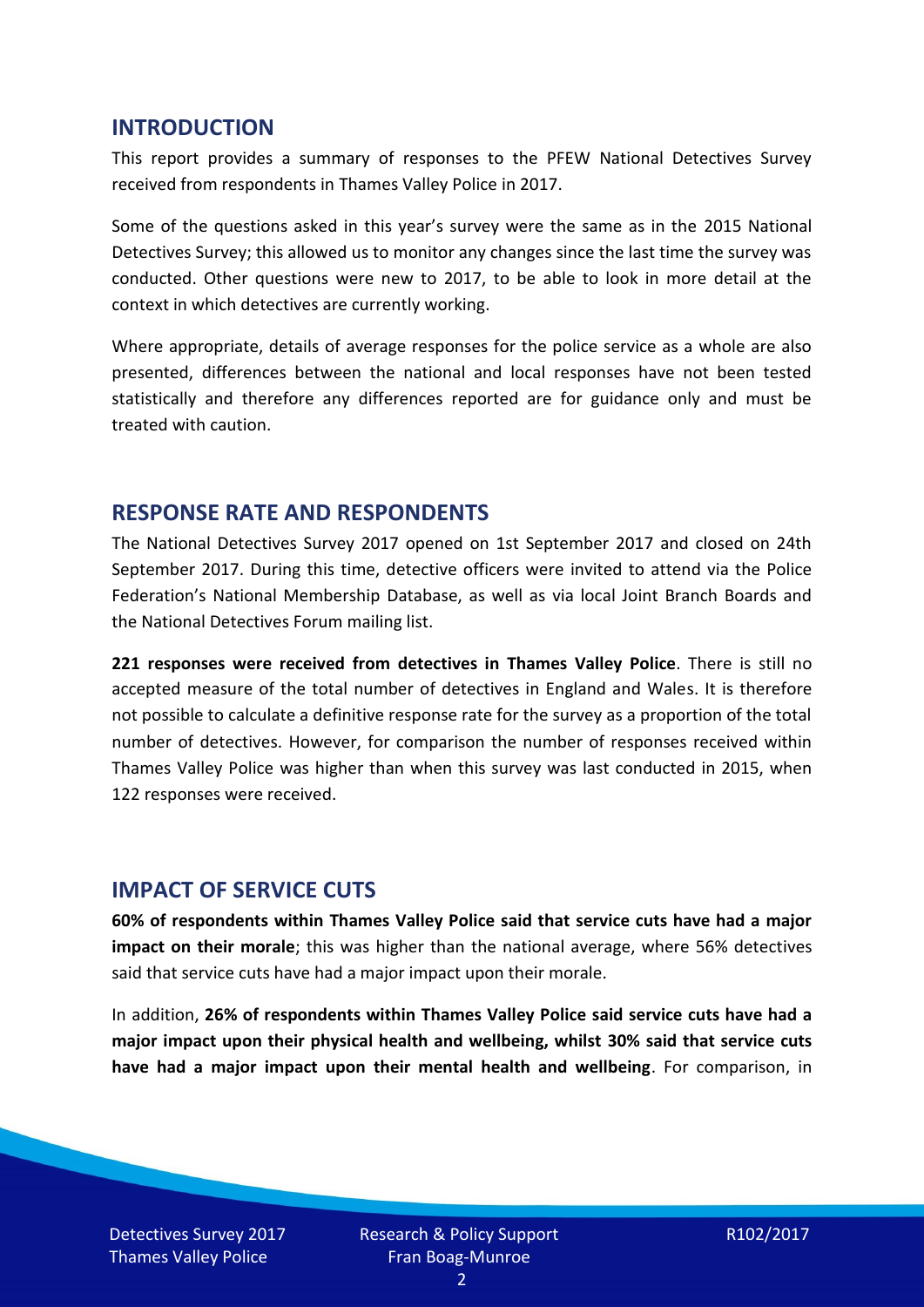England and Wales as whole 27% of detectives said that service cuts have had a major impact on their physical health and wellbeing and also on their mental health and wellbeing.

| How, if at all, have<br>service cuts affected | No impact | <b>Minor impact</b> | <b>Moderate</b><br>impact | <b>Major impact</b> |
|-----------------------------------------------|-----------|---------------------|---------------------------|---------------------|
| Your morale                                   | 4%        | 9%                  | 27%                       | 60%                 |
| Your physical health and<br>wellbeing         | 11%       | 22%                 | 41%                       | 26%                 |
| Your mental health and<br>wellbeing           | 12%       | 22%                 | 36%                       | 30%                 |

**58% of respondents in Thames Valley Police said that service cuts have substantially increased their overall workload; 56% said that service cuts have substantially increased how fatigued they feel; and 45% said that service cuts have substantially increased how stressful they find their jobs**. Comparison of these proportions in Thames Valley Police to England and Wales as a whole can be found in the table below.

|                                    | <b>Thames Valley Police</b>                             | <b>England and Wales</b>                                |
|------------------------------------|---------------------------------------------------------|---------------------------------------------------------|
| Your overall workload              | 58% substantially increased<br>(39% slightly increased) | 62% substantially increased<br>(32% slightly increased) |
| How fatigued you feel              | 56% substantially increased<br>(40% slightly increased) | 53% substantially increased<br>(38% slightly increased) |
| How stressful you find your<br>job | 45% substantially increased<br>(48% slightly increased) | 49% substantially increased<br>(41% slightly increased) |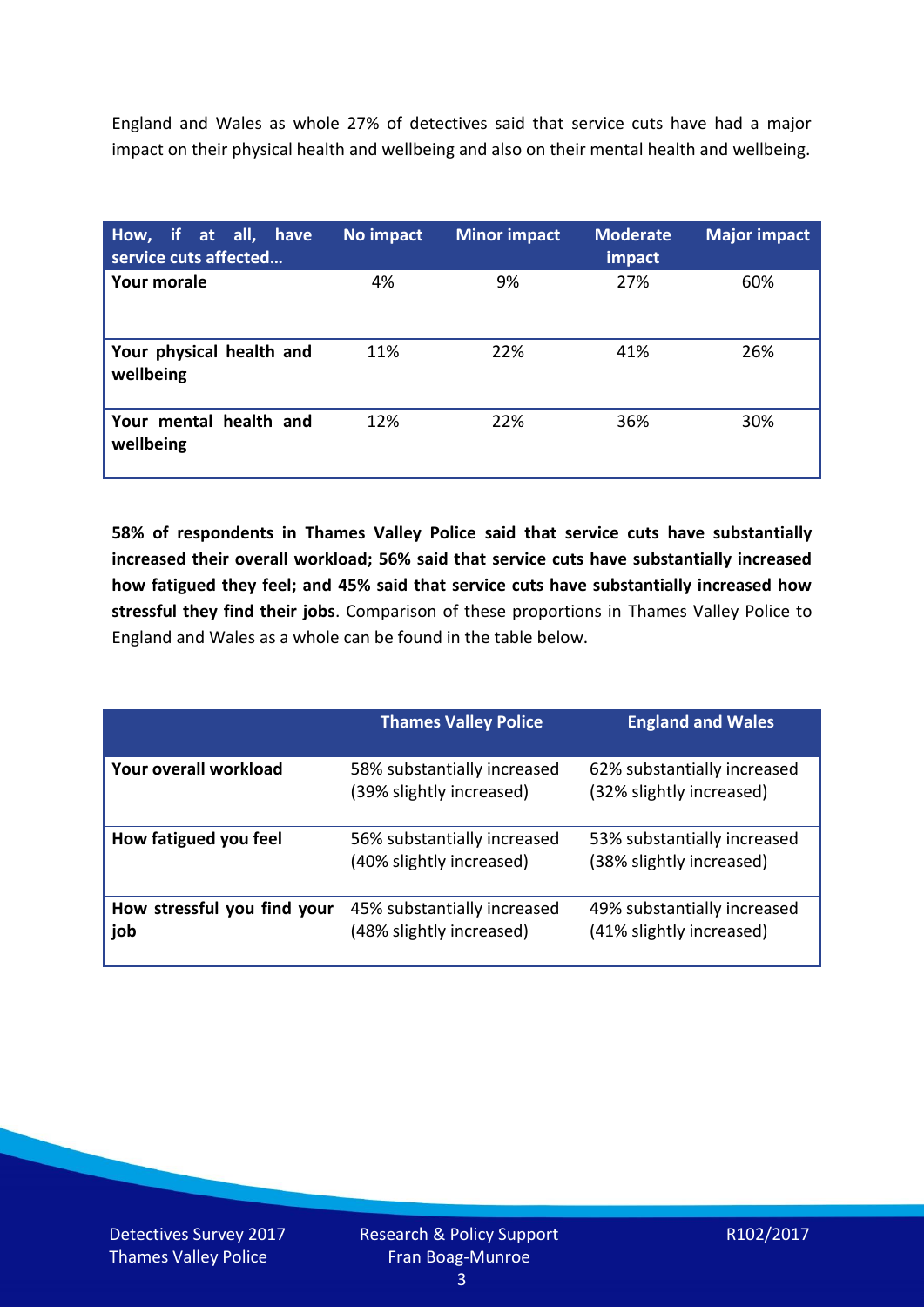## **WORKLOAD AND JOB DEMANDS**

**81% of respondents in Thames Valley Police said that their workload in the last 12 months was either too high or much too high**. This is higher than the national average - in England and Wales as a whole, 76% of respondents said that their workload had been too high or much too high in the last 12 months.

27% of respondents in Thames Valley Police said that their workload enabled them to provide the service needed to victims either most or all of the time; this compares to 27% of detectives in England and Wales as a whole. **The proportion of respondents in Thames Valley Police who said that their workload enabled them to provide the service needed to victims either most or all of the time has decreased since 2015** when 36% of respondents felt that they could provide the service needed either most or all of the time.

In addition, 20% of respondents in Thames Valley Police said that their workload enabled them to provide the service needed to witnesses either most or all of the time, in comparison to 22% of detectives in England and Wales overall. **The proportion of respondents in Thames Valley Police who said that their workload enabled them to provide the service needed to witnesses either most or all of the time has decreased since 2015**, when 45% of respondents felt that they could provide the service needed either most or all of the time.

| Does your workload enable<br>you to provide the service<br>needed to? | <b>Never</b> | <b>Sometimes</b> | Most or all of the<br>time |
|-----------------------------------------------------------------------|--------------|------------------|----------------------------|
| <b>Victims</b>                                                        | 5%           | 68%              | 27%                        |
| <b>Witnesses</b>                                                      | 12%          | 69%              | 20%                        |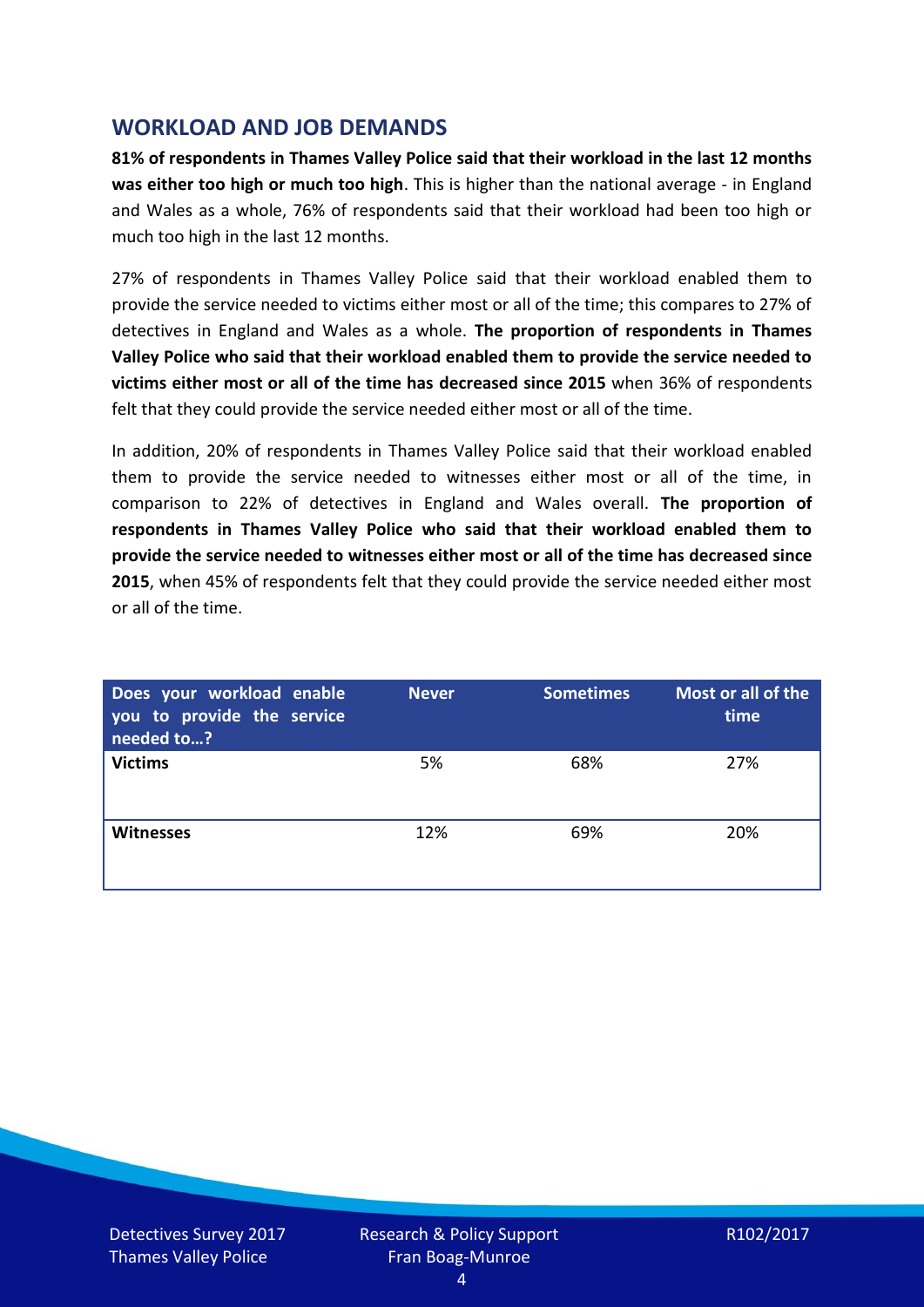## **JOB RELATED STRESS**

In Thames Valley Police, **50% of respondents said that they felt emotionally drained from work either most or all of the time**. Nationally, this proportion was 48%. The proportion of respondents in Thames Valley Police who said that they had felt emotionally drained from work either most or all of the time has increased since 2015, when 23% of respondents said that they felt emotionally drained from work.

**49% of respondents in Thames Valley Police said that their job was either very or extremely stressful**. This is the proportion of respondents who, in effect, report a nondiagnostic case of work-related stress within Thames Valley Police.



In England and Wales as a whole 48% of detectives reported a case of work-related stress. Therefore **the proportion of respondents in Thames Valley Police who reported a case of work-related stress was higher than the national average**. The reasons given by respondents in Thames Valley Police for why they found their job stressful are presented below.

Detectives Survey 2017 Thames Valley Police

Research & Policy Support Fran Boag-Munroe

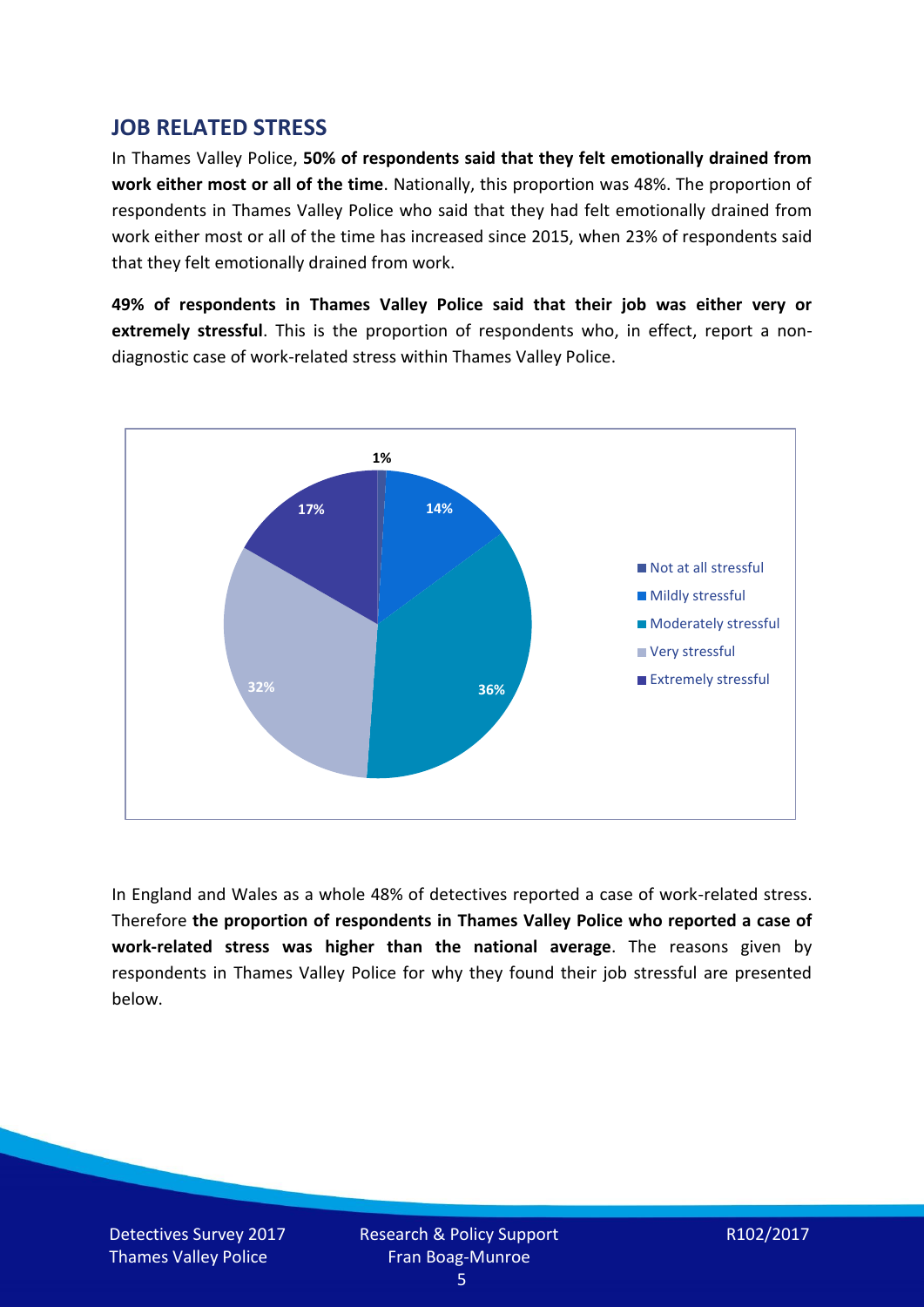| My job is stressful because                                                                | <b>Proportion</b><br>agreeing or | <b>Proportion</b><br>agreeing or |
|--------------------------------------------------------------------------------------------|----------------------------------|----------------------------------|
|                                                                                            | strongly                         | strongly                         |
|                                                                                            | agreeing in                      | agreeing in                      |
|                                                                                            | <b>Thames</b>                    | <b>England and</b>               |
|                                                                                            | <b>Valley Police</b>             | <b>Wales</b><br>93%              |
| There are high levels of personal responsibility                                           | 95%                              |                                  |
| There aren't enough officers in my team/unit                                               | 88%                              | 86%                              |
| I feel like the general public and partner agencies often<br>have unrealistic expectations | 83%                              | 82%                              |
| The nature of my work is high-risk                                                         | 81%                              | 80%                              |
|                                                                                            |                                  |                                  |
| I have a high workload                                                                     | 87%                              | 80%                              |
| There is frequent organisational change                                                    | 74%                              | 79%                              |
| My work is emotionally demanding                                                           | 79%                              | 71%                              |
| I don't have enough time to be able to do my job to a                                      | 76%                              | 70%                              |
| standard of which I can be proud                                                           |                                  |                                  |
| I am unable to meet all the conflicting demands on my<br>time at work                      | 75%                              | 69%                              |
| I am exposed to traumatic or distressing incidents and<br>material                         | 69%                              | 64%                              |
| I frequently have unrealistic time pressures                                               | 64%                              | 61%                              |
| There aren't enough opportunities for professional<br>development                          | 52%                              | 57%                              |
| I frequently have unachievable deadlines                                                   | 57%                              | 57%                              |
| I am often pressured to work long hours                                                    | 59%                              | 51%                              |
| My work-life balance is poor                                                               | 55%                              | 43%                              |
| I don't feel like I have enough support from<br>management                                 | 41%                              | 40%                              |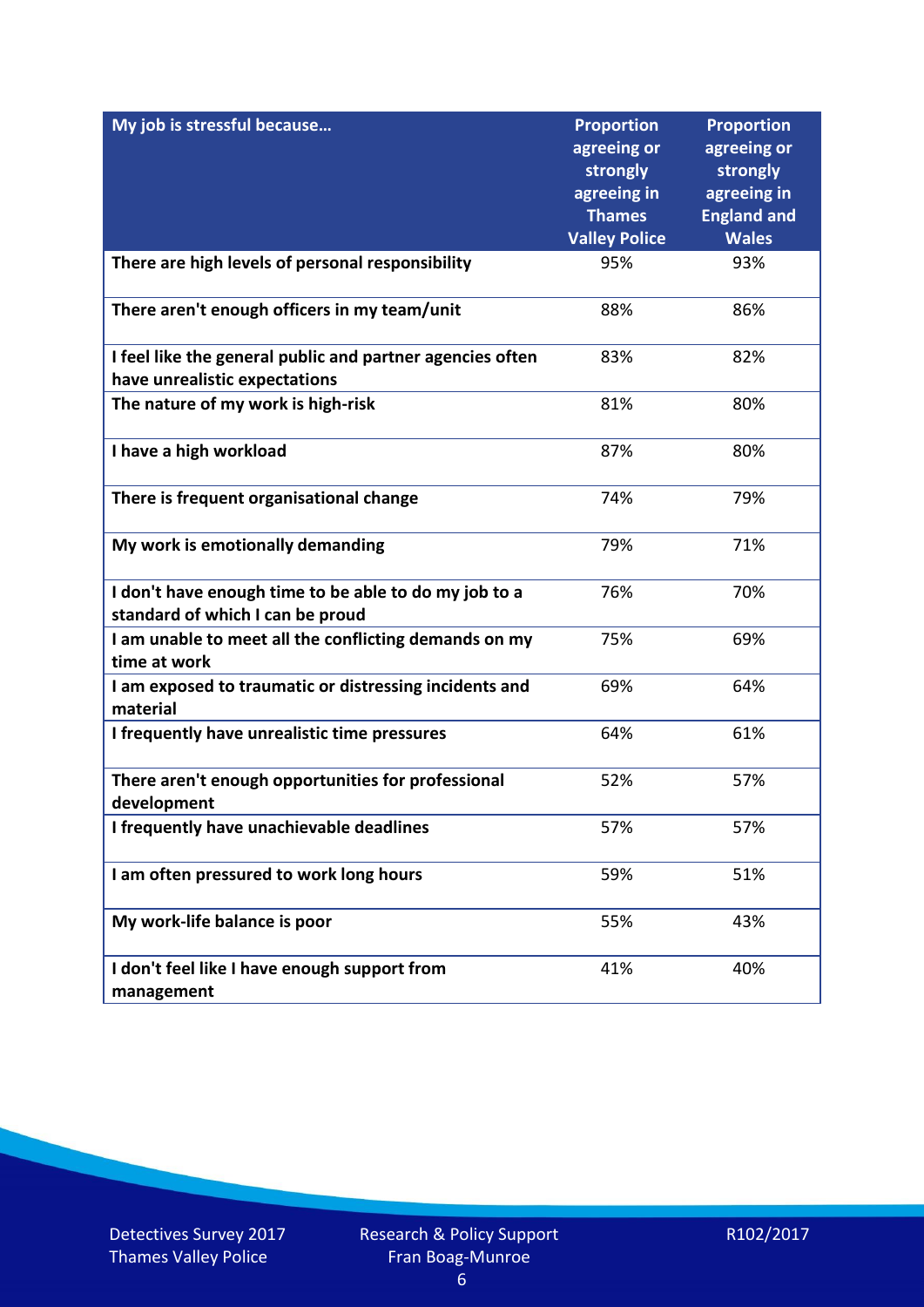# **ABSENCE AND ABSENCE BEHAVIOURS**

**Presenteeism** refers to a person attending work despite feeling that they should have taken sick leave due to their physical or mental health and wellbeing. **In Thames Valley Police, 73% of respondents reported at least one instance of presenteeism associated with their physical health and wellbeing** in the last 12 months**; 56% of respondents reported at least one instance of presenteeism associated with their mental health and wellbeing**.

**Leaveism** refers to a person taking annual leave or rest days rather than sick leave for their physical or mental health and wellbeing. In the last year, **33% of respondents in Thames Valley Police reported at least one instance of leaveism associated with their physical health and wellbeing**, whilst **36% of respondents in Thames Valley Police reported at least one instance of leaveism associated with their mental health and wellbeing.**

Finally, **38% of respondents in Thames Valley Police said that they had taken sickness absence due to their physical health and wellbeing** in the last 12 months. In addition, **12% of respondents said that they had taken sickness absence due to their mental health and wellbeing**.

Comparison of the proportions of respondents reporting presenteeism, leaveism and sickness absence in Thames Valley Police with England and Wales as a whole can be found in the table below.

|                             |                                         | <b>Thames Valley Police</b>           |                                         | <b>England and Wales</b>              |
|-----------------------------|-----------------------------------------|---------------------------------------|-----------------------------------------|---------------------------------------|
| At least one<br>instance of | <b>Physical health</b><br>and wellbeing | <b>Mental health</b><br>and wellbeing | <b>Physical health</b><br>and wellbeing | <b>Mental health</b><br>and wellbeing |
| Presenteeism                | 73%                                     | 56%                                   | 71%                                     | 54%                                   |
| Leaveism                    | 33%                                     | 36%                                   | 42%                                     | 33%                                   |
| <b>Sickness</b><br>absence  | 38%                                     | 12%                                   | 35%                                     | 14%                                   |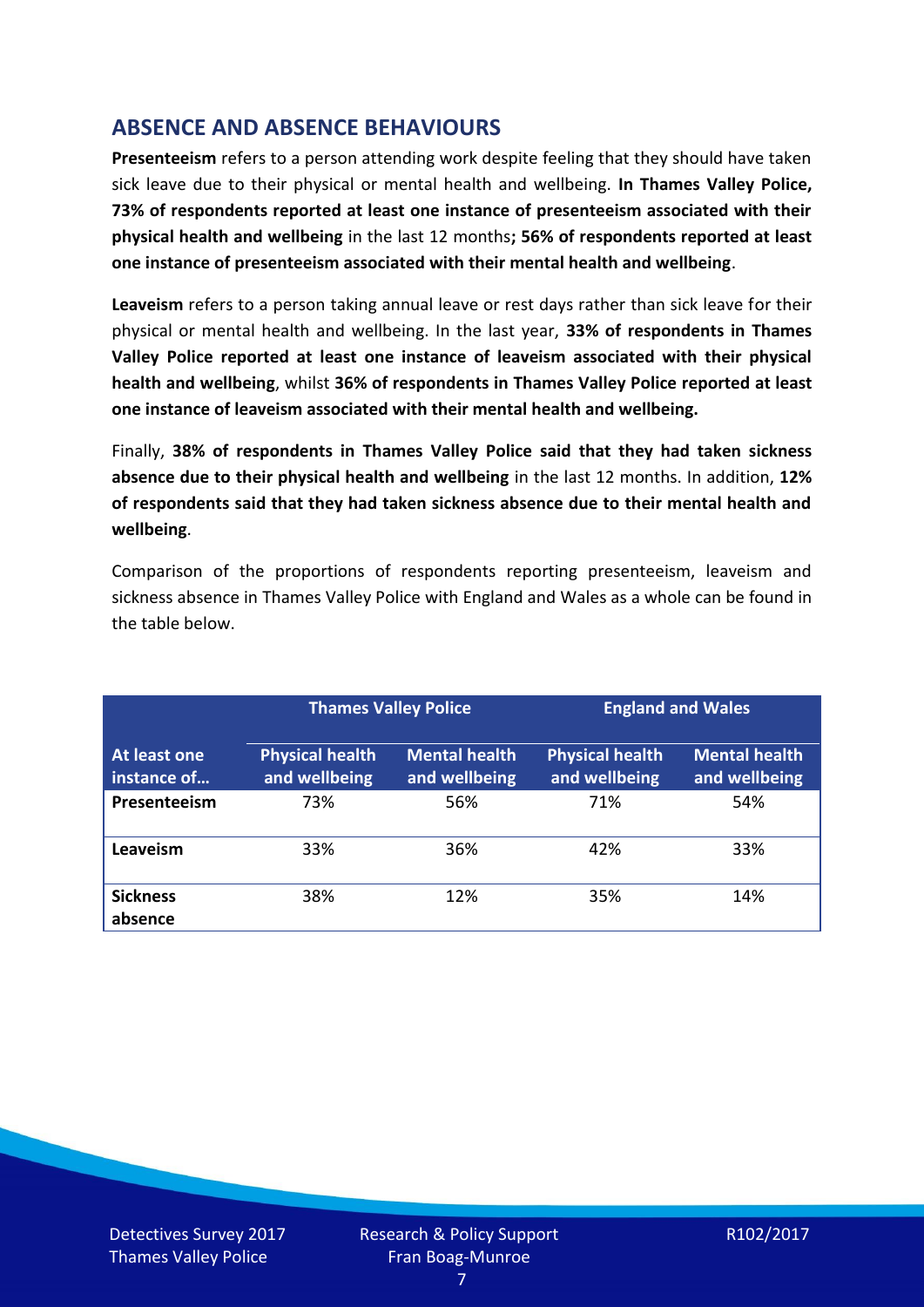## **VIEWS ABOUT THE JOB**

**85% of respondents in Thames Valley Police felt that the role of the detective was seen as less valuable to the force than it used to be.** This compares with 85% of detectives in England and Wales as a whole who said that they felt the role of the detective was now less valuable.

Respondents in Thames Valley Police were more likely to be dissatisfied than satisfied with their jobs, with **40% of respondents saying that they were dissatisfied and 39% of respondents saying that they were satisfied**. In comparison, 36% of detectives in England and Wales as a whole said that they were dissatisfied with their jobs, whilst 45% of respondents said that they were satisfied.

In addition, **the proportion of respondents in Thames Valley Police who said that they were dissatisfied with their job has increased since 2015**, when 24% of respondents reported job dissatisfaction.



Detectives Survey 2017 Thames Valley Police

Research & Policy Support Fran Boag-Munroe

R102/2017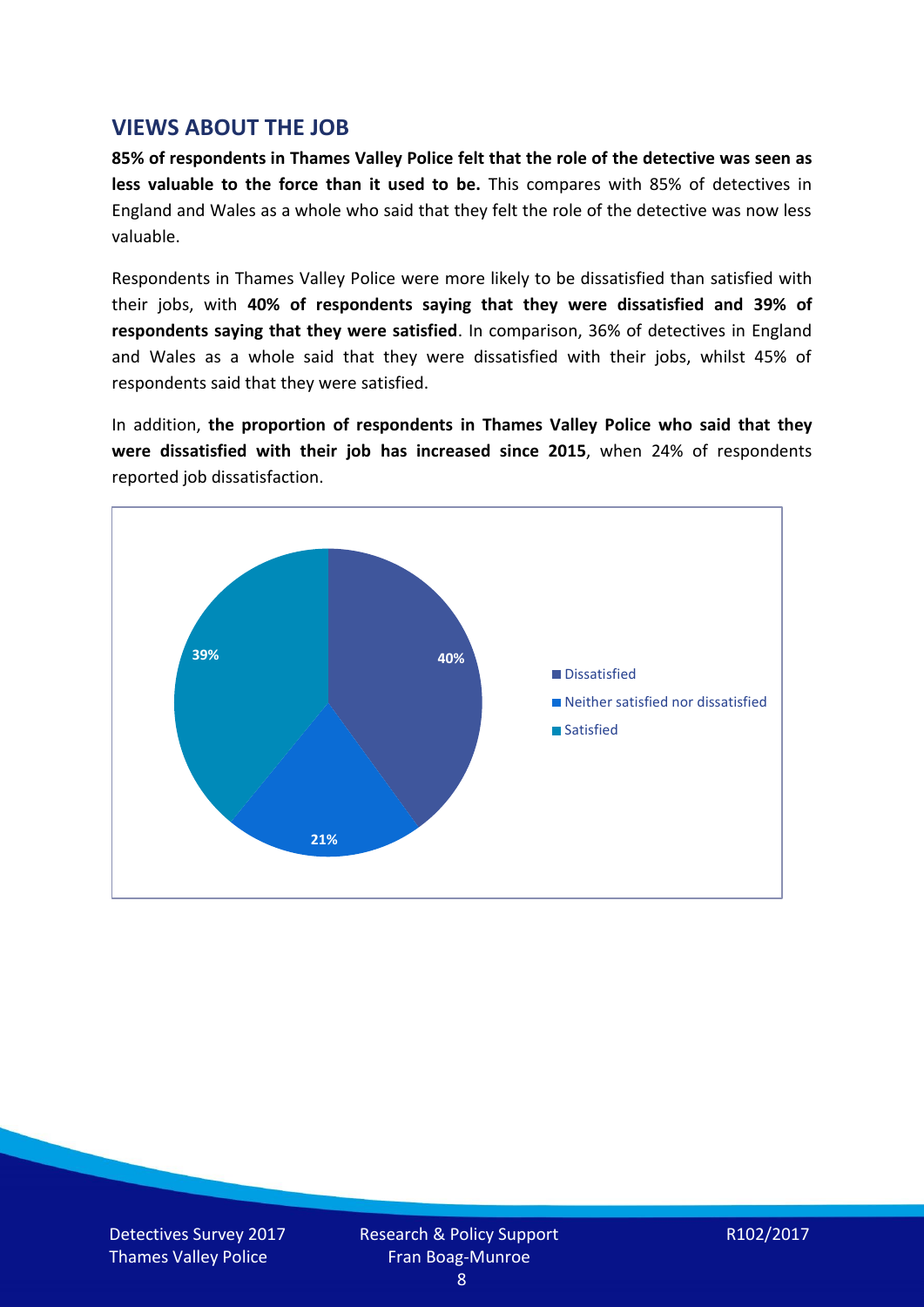# **TRAINING AND CONTINUOUS PROFESSIONAL DEVELOPMENT**

**38% of respondents in Thames Valley Police said that they had difficulties securing specific training opportunities**. This has not changed since 2015, when 38% of respondents in Thames Valley Police reported difficulties securing specific training opportunities.

The proportion of respondents in Thames Valley Police who said that they had difficulties securing training opportunities is lower than the national average, where this year 51% of detectives said that they had difficulties securing training.

In addition, **49% of respondents in Thames Valley Police said that they were rarely given enough time to stay up-to-date with the latest developments in their area of work**. This compares to 56% of respondents in England and Wales as a whole. This proportion is lower than in 2015, when 54% of respondents in Thames Valley Police said that they rarely had enough time to keep up-to-date with the latest developments.

| Are you given enough time<br>to stay up-to-date with the<br>latest developments in your<br>area of work? | <b>Thames Valley Police</b> | <b>England and Wales</b> |
|----------------------------------------------------------------------------------------------------------|-----------------------------|--------------------------|
| <b>Rarely</b>                                                                                            | 49%                         | 56%                      |
| <b>Sometimes</b>                                                                                         | 49%                         | 41%                      |
| <b>Always</b>                                                                                            | 2%                          | 4%                       |

A list of reasons why respondents in Thames Valley Police said that they were not able to stay up-to-date with the latest developments in their field can been found in the table below.

| It is difficult to stay up-to-date with the latest developments in<br>my field because          | <b>Thames</b><br><b>Valley</b><br><b>Police</b> | <b>England</b><br>and Wales |
|-------------------------------------------------------------------------------------------------|-------------------------------------------------|-----------------------------|
| I have too many competing priorities                                                            | 83%                                             | 79%                         |
| There is no time set aside by my management for study                                           | 79%                                             | 76%                         |
| There are not enough officers to cover my day-to-day work for<br>me to attend relevant training | 73%                                             | 76%                         |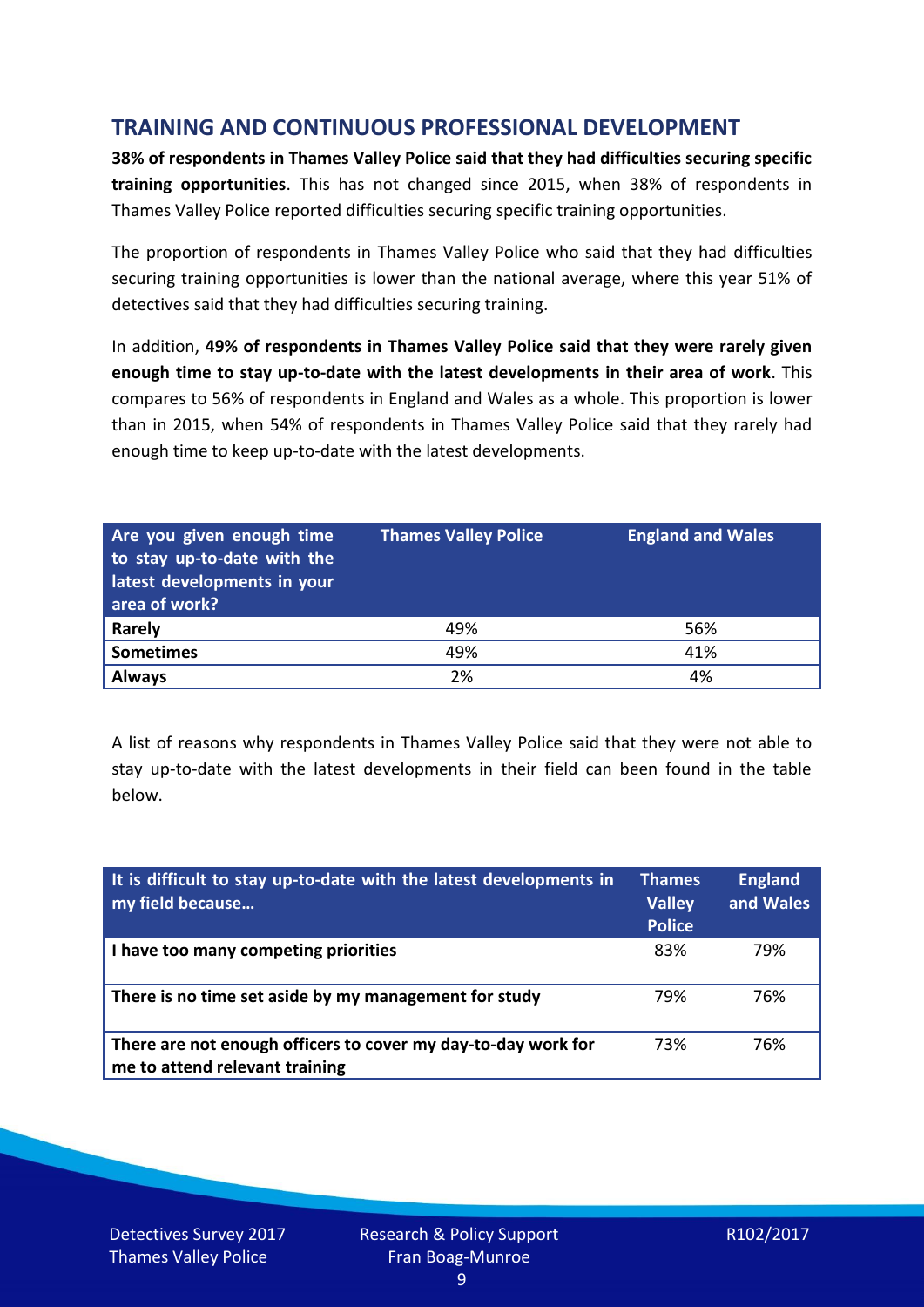| My workload is too high                                                                  | 79% | 76% |
|------------------------------------------------------------------------------------------|-----|-----|
| I have too many other commitments                                                        | 79% | 75% |
| The online learning package provided by NCALT is poorly<br>delivered                     | 63% | 73% |
| There are not enough formal training days                                                | 71% | 72% |
| I am too tired at the end of the day                                                     | 74% | 71% |
| Access to knowledge management systems that help<br>communicate new developments is poor | 39% | 51% |
| There is a lack of training staff                                                        | 26% | 46% |
| There is no appropriate training available                                               | 32% | 44% |

# **ATTRACTION AND RETENTION**

**17% of respondents in Thames Valley Police said that they would not change their career path, whilst 13% couldn't think of any job they would prefer**. 12% of respondents said that they would like to change their posting but remain a police officer.

In comparison, 12% of respondents in Thames Valley Police said that they would like to change jobs and stop being a police officer, 32% said that they would take any other job but with similar earnings and benefits, and 14% would quit immediately if they could find something else to do.

**The proportion of respondents in Thames Valley Police who said that they would quit immediately if they could find something else to do has increased since 2015**, when 7% of respondents said that they would quit immediately if they could.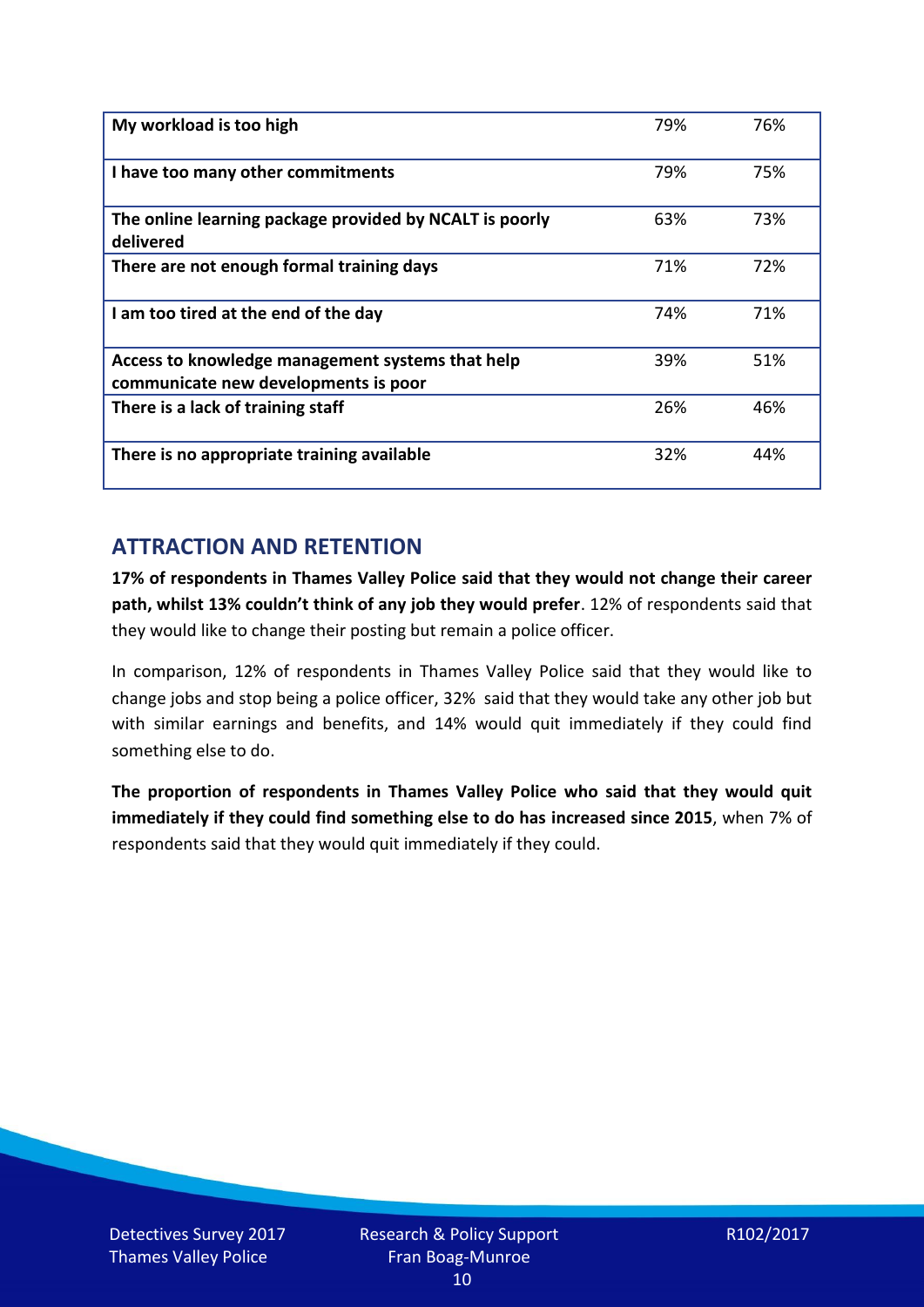|                               | <b>Thames Valley Police</b> | <b>England and Wales</b> |
|-------------------------------|-----------------------------|--------------------------|
| I would not change my         | 17%                         | 22%                      |
| career path                   |                             |                          |
| I can't think of any job I    | 13%                         | 14%                      |
| would prefer                  |                             |                          |
| I would like to change my     | 12%                         | 14%                      |
| posting but remain a police   |                             |                          |
| officer                       |                             |                          |
| I would like to change my     | 12%                         | 14%                      |
| job and stop being a police   |                             |                          |
| officer                       |                             |                          |
| I would take almost any       | 32%                         | 26%                      |
| other job with similar        |                             |                          |
| earnings and benefits         |                             |                          |
| I would quit immediately if I | 14%                         | 10%                      |
| could find something else to  |                             |                          |
| do                            |                             |                          |



Detectives Survey 2017 Thames Valley Police

R102/2017